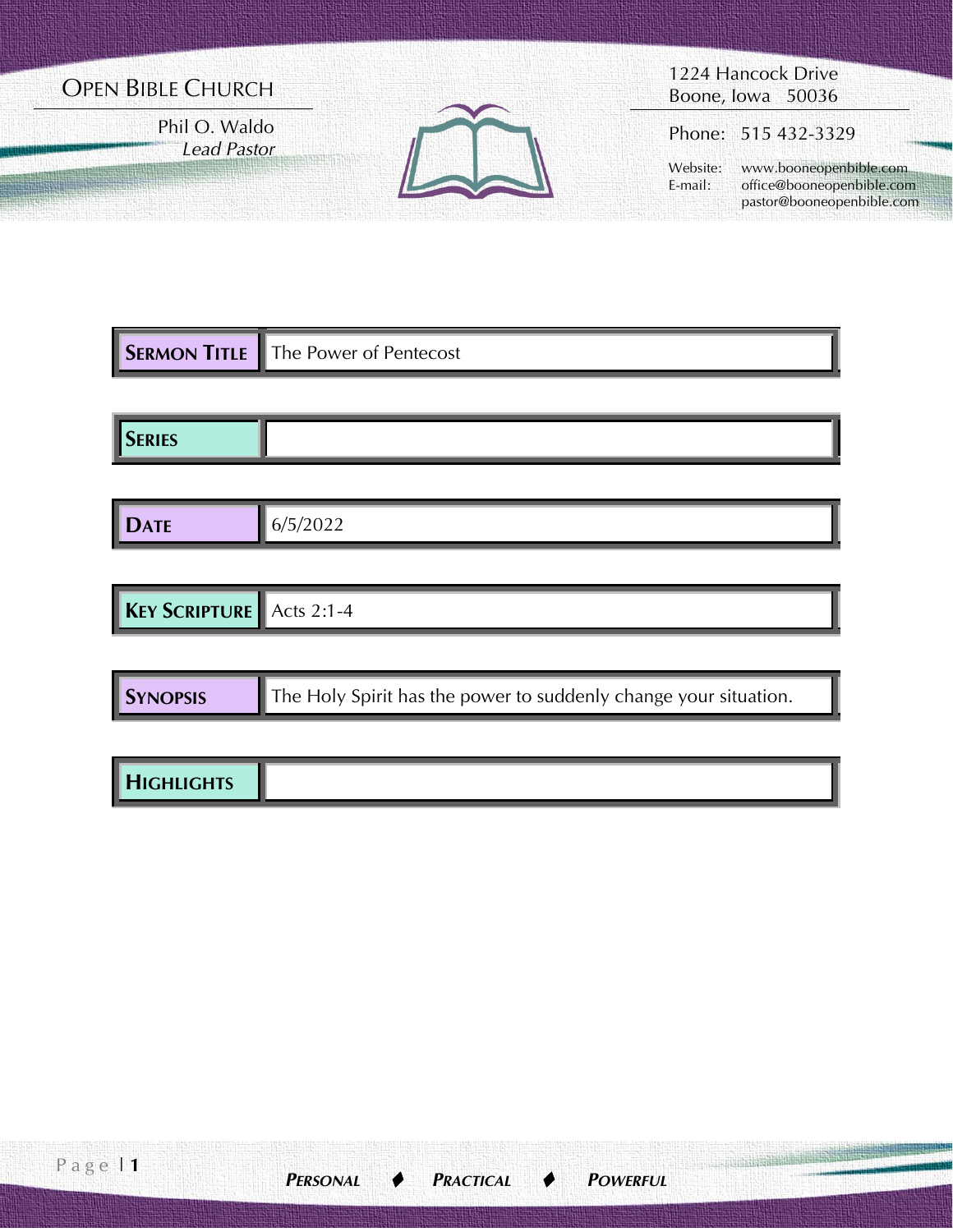

## **The Power of Pentecost**

Today is Pentecost Sunday. Pentecost =  $50<sup>th</sup>$  day. Pentecost Sunday comes 7 weeks after Easter Sunday. In the Old Testament Pentecost was called the feast of weeks, since it was 7 weeks, or a week of weeks after Passover. Today, we celebrate Pentecost as the outpouring of the Holy Spirit and the birth of the church. Just before his ascension, Jesus told his disciples to wait in Jerusalem for the gift of the Holy Spirit. Then, in Acts 2, ten days later, we read the account of the Holy Spirit being given to those disciples.

#### **Acts 2:1-4**

**1 When the day of Pentecost came, they were all together in one place. 2 Suddenly a sound like the blowing of a violent wind came from heaven and filled the whole house where they were sitting. 3 They saw what seemed to be tongues of fire that separated and came to rest on each of them. 4 All of them were filled with the Holy Spirit and began to speak in other tongues as the Spirit enabled them.** 

#### **The Setting:**

They were all together = **unity**

Psalms 133:1 How good and pleasant it is when brothers live together in unity!

Unity was one of the main things Jesus prayed for his disciples before he died. The New Testament talks about the importance of unity in numerous places.

Philippians 2:2-4 make my joy complete by being like-minded, having the same love, being one in spirit and purpose. 3 Do nothing out of selfish ambition or vain conceit, but in humility consider others better than yourselves. 4 Each of you should look not only to your own interests, but also to the interests of others.

1:13 they gathered in the upper room = **prayer**. People have a lot of ideas about how to pray…

*"The proper way for man to pray," said Deacon Lemuel Keyes; "is down upon his knees." "Nay, I should say the way to pray," said Reverend Doctor Wise, "is standing straight with outstretched arms with upturned eyes." "Oh, no, no, no," said Elder Snow, "such posture is too proud. A man should pray with eyes fast-closed and head contritely bowed." "It seems to me his hands should be austerely clasped in front. With both thumbs pointing to the ground," said Reverend Doctor Blunt. "Last year I fell in Hodgkin's well headfirst," said Cyril Brown. "With both my heels a-stickin' up, my head a-pointing' down; And I done prayed right then and there; best prayer I ever said, the prayin'est prayer I ever prayed, a-standin' on my head."*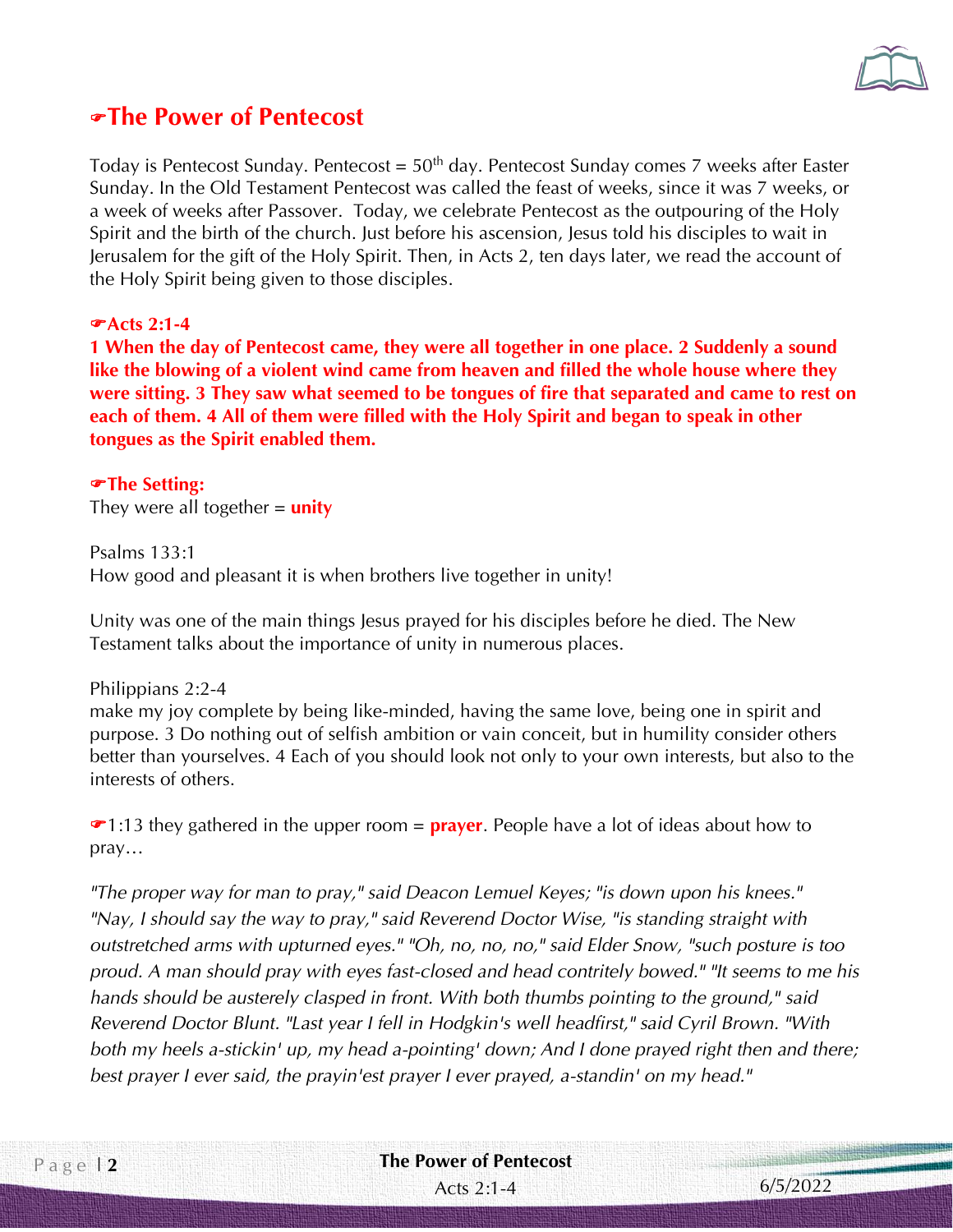

*--E. Stanley Jones… Prayer is surrender--surrender to the will of God and cooperation with that*  will. If I throw out a boathook from the boat and catch hold of the shore and pull, do I pull the *shore to me, or do I pull myself to the shore? Prayer is not pulling God to my will, but the aligning of my will to the will of God.*

Waiting as instructed = **obedience**

They waited until the Day of Pentecost had fully come, but they didn't know ahead of time how long they would have to wait. We can imagine how their patience and kindness and compassion was tested during this time, yet they all stayed together and waited in obedience to the Lord.

The Holy Spirit was poured out when the people were together in unity, praying and obeying.

#### **The Supernatural:**

**Sound of rushing wind** which filled the whole house. This is fitting since in both the Hebrew and Greek languages, the word for *spirit* is the same word for *breath* or wind**.**

In seconds, wind can bring devastating destruction, but it also powers windmills that produce energy which generates electricity. It keeps the air from becoming stagnant and it cools us down. It propelled the first explorers across the ocean.

The **power** of wind is unmatched! (*Sound effect)* Wind can't be seen, but its effects sure can be felt and heard!

Ezekiel 37:9-10 *(the powerful breath of God can even bring the dead to life)* 9 Then he said to me, "Prophesy to the breath; prophesy, son of man, and say to it, 'This is what the Sovereign Lord says: Come from the four winds, O breath, and breathe into these slain, that they may live.'" 10 So I prophesied as he commanded me, and breath entered them; they came to life and stood up on their feet — a vast army.

The Holy Spirit released an explosive power that day strong enough to transform one hundred and twenty Jesus-followers into a mighty force for God, that literally changed the world. When God made Adam, he was lifeless until God breathed into Him. Likewise, when the disciples came together in one place, they too had no power to do what they were destined to do – until God, in the person of the Holy Spirit, breathed on them.

**Fire** which rested on each one

The idea behind the picture of fire is usually **purification**, as a refiner uses fire to make pure gold; or fire can burn away what is temporary, leaving only what will last. Malachi 3:3 talks about God sitting as "a refiner and purifier of silver."

### **Filled with Holy Spirit**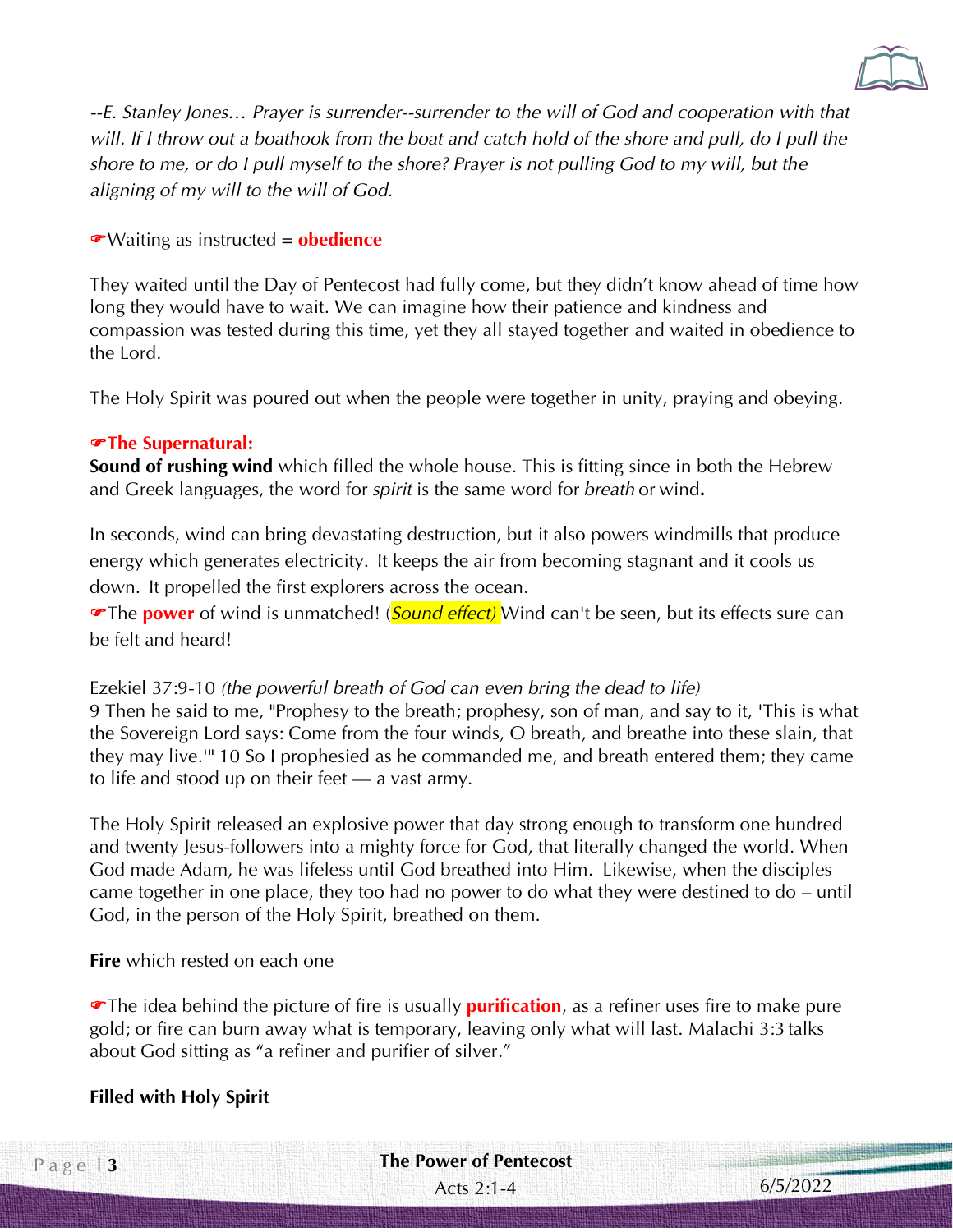

Under the Old Covenant, the Holy Spirit rested on God's people more as a *nation*, that is, Israel. But under the New Covenant, the Holy Spirit rests upon God's people as *individuals* – the tongues of fire sat upon *each* of them. This strange phenomenon was given to emphasize that the Spirit of God was **present** with and in and upon *each individual*. In addition, they spoke in tongues, indicating God's presence with them.

When the Holy Spirit is welcomed, he supplies us with a supernatural energy that empowers us to do what we could not naturally do on our own. You can be filled with the Spirit and experience the supernatural in your life. With the outpouring of the Holy Spirit, there is power, purification and the very presence of God.

#### **The Suddenly:**

The word suddenly in the Greek, means just that, suddenly - they were taken off guard - it was a surprise. They were waiting for The Holy Spirit to come, just like Jesus had commanded them to do, but they weren't expecting Him to come like He did.

Cf. Acts 1:5... in a few days (few = 3 or 4; couple = 2; etc., 10??)... It was very likely a longer wait than they had expected, but, then it happened all at once, suddenly.

*--Joel Osteen… God can cause opportunity to find you. He has unexpected blessings where you suddenly meet the right person, or suddenly your health improves, or suddenly you're able to pay off your house. That's God shifting things in your favor.*

In 1 Kings 19 when Elijah was on the run and exhausted, all at once an angel came and provided food and water for him. When you're worn out and weary, God may suddenly **renew you**.

Isaiah 29:5 says that **"**your many enemies will become like fine dust, the ruthless hordes like blown chaff. Suddenly, in an instant." When it seems like the enemy has the upper hand and you're being overwhelmed, God can suddenly, in an instant, **rescue you**.

In Mark 10:52 Bartimaeus shouted for mercy and asked for his sight. Jesus responded and "immediately he received his sight and followed Jesus along the road." No matter what ails you, **The Lord is able to instantly remedy** it. Even the worst-case scenario is not beyond his ability.

In Acts 16 Paul and Silas were held in prison and as they prayed and sang praises, suddenly a violent earthquake shook the place and they were free. Even when everything seems to be going wrong and the enemy has you trapped, keep on praising the Lord. God can suddenly **release you.**

And, one day, very soon, God will do one of the most profound "suddenlies" ever! **Jesus is returning soon** and it will happen suddenly – in a flash; in the twinkling of an eye; and we will be changed. Suddenly!